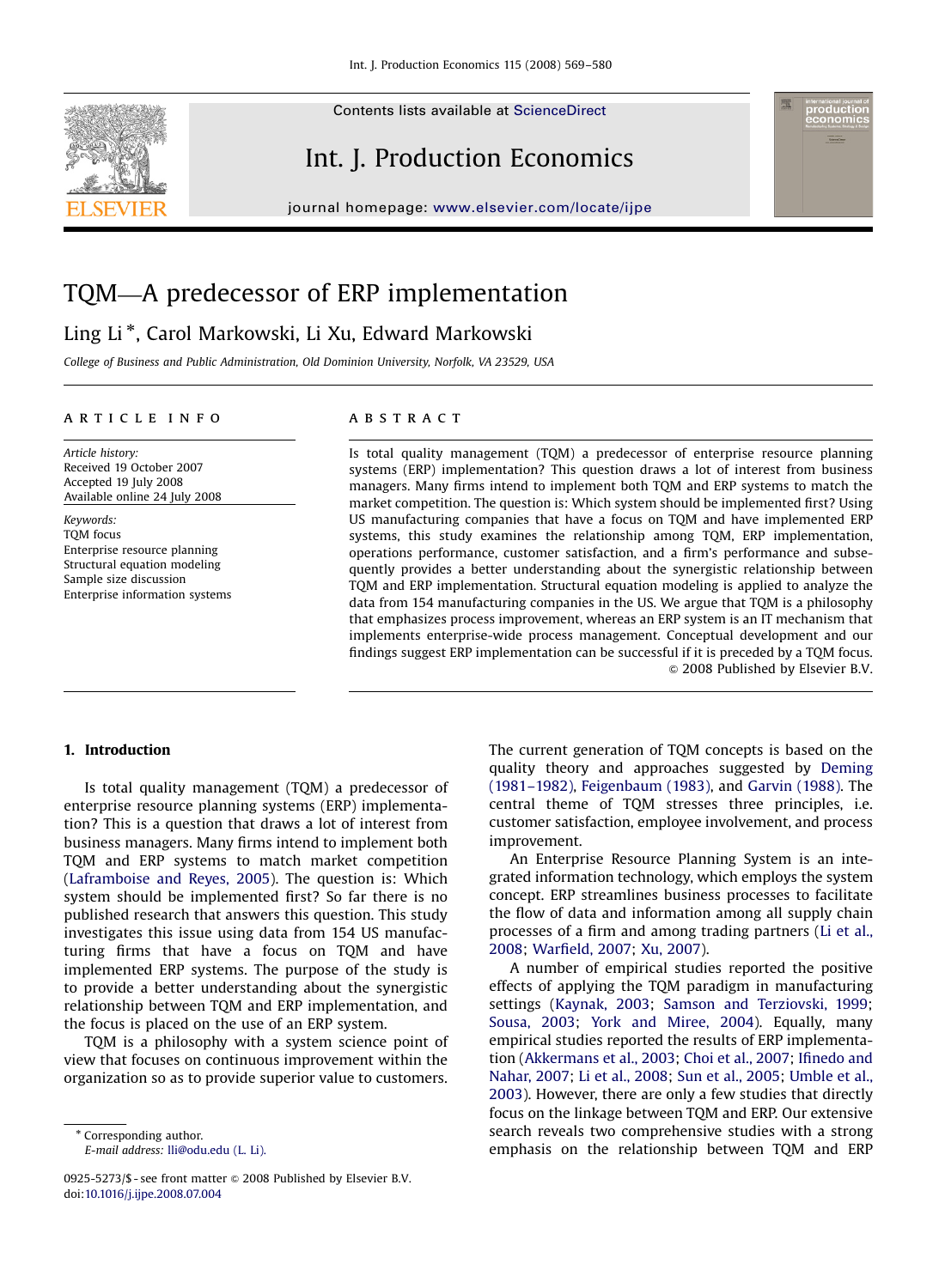implementation. One is the study conducted by [Schnie](#page--1-0)[derjans and Kim \(2003\)](#page--1-0). They analyzed the relationship between ERP implementation and TQM implementation using Pearson correlation analysis, and concluded that implementing both ERP and TQM together would achieve predominant success. However, they did not indicate which program should be implemented first to achieve better results. The other study is commissioned by [Laframboise and Reyes \(2005\).](#page--1-0) They focused on ERP implementation in the aerospace industry and applied a case study method. Their result indicates that ERP implementation positively affects a firm's performance when the enterprise information system implementation directly interacts with other resources such as quality improvement systems. The shortcoming of this study is that it only considers one industry and the result may not be generalized to other industries.

This study intends to advance the existing literature on the causal relationship between TQM and ERP implementation by including various manufacturing industries and using a large sample size. The key research questions addressed in this study are (i) Is TQM a predecessor of ERP implementation? (ii) How well do TQM focus and ERP implementation contribute to a firm's production/operations management and customer satisfaction commitment? And (iii) Will better performance of production/ operations management and customer satisfaction contribute to a firm's better performance?

This paper is organized as follows. Section 2 presents a literature review and the conceptual model. Section 3 discusses the research plan and methodology. Results of the study are provided in Section 4. Section 5 provides a discussion. Conclusions and limitations are provided in Section 6.

#### 2. Literature and the research model

This study aims at validating the causal effects of TQM and ERP implementation and the market performance of manufacturing firms. An extensive literature review and direct discussion with a number of manufacturing plant managers suggest a representative view of the components comprising TQM focus and ERP implementation. The conceptual research model is shown in [Fig. 1.](#page--1-0) The concept of TQM philosophy first emerged in the book, Quality Control: Principles, Practice, and Administration, authored by Armand [Feigenbaum \(1951\)](#page--1-0) and later, the book was published under the title, Total Quality Control  $(1961).$ <sup>1</sup> Deming  $(1981-1982)$ , Juran  $(1992)$ , [Crosby](#page--1-0) [\(1996\),](#page--1-0) [Garvin \(1988\)](#page--1-0) and a number of Japanese quality management masters such as Kaoru Ishikawa and Genichi Taguchi also developed either theories or methods that contributed to the TQM body of knowledge. The American Society for Quality<sup>2</sup> stated that TQM was first used by the US Naval Air Systems Command to improve performance through the work of Juran, Crosby, and Ishikawa. ERP

systems arrived onto market in the 1990s. TQM is a philosophy that emphasizes process improvement, whereas an ERP system is an IT mechanism that implements enterprise-wide process management. Based on the conceptual development and timeline, we hypothesize that TQM implementation precedes ERP implementation. Both TQM and ERP are strategic business initiatives and strive to improve production/operations management and customer satisfaction performance (Laframboise et al., 2005; Schniederjans et al., 2003). Consequently, better operations management and customer satisfaction lead to improved performance.

#### 2.1. Total quality management focus

TQM is an essential cultural framework and a foundation for ERP implementation (Schniederjans et al., 2003). TQM necessitates organizational changes and seeks to improve all processes and every business activity. ERP is a process-based technology initiative. As such, implementing an ERP system requires changes in all processes. In this sense, TQM and ERP are complementary and share many common areas. TQM also precedes ERP implementation in establishing an organizational infrastructure for ERP initiatives.

Good quality management is the source of competitiveness. In order to achieve better performance, TQM initiatives not only put customer satisfaction at the center of organizational enterprise [\(Deming, 1981–1982](#page--1-0)), but also prefer a flattened organizational structure to a hierarchical firm because an organization with many levels of supervision suffers reduced speed of communication and agility. A flattened organization, which is required by ERP implementation, offers direct communication channels to the various functional groups in the organization and is able to react quickly to the needs of the market and customers [\(Li et al., 2008](#page--1-0); [Ptak et al., 1999](#page--1-0); [Stratman and Roth, 2002](#page--1-0)).

Both TQM and ERP initiatives require the commitment from the senior leadership [\(Deming, 1981–1982](#page--1-0)). Top management's guidance is expected to lead continuous quality improvement and enterprise-wide information technology management. Senior management's involvement in visible activities, such as planning, coordinating, reviewing, and directing are an important part of ensuring the success of ERP implementation.

TQM puts a heavy emphasis on employee involvement and recognizes the need to advance people's mindset and change people's behavior, attitude, and philosophy of doing business. Having a commitment to life-long learning, having enterprise thinking, being willing to adopt new information technology, and new business processes are the corner stone of TQM philosophy. The same concepts are applied to ERP implementation. The implementation of ERP will be successful if the commitment to process change is enhanced in the organization. As [Sun](#page--1-0) [et al. \(2005\)](#page--1-0) suggest, ERP implementation is perhaps a never-ending cycle of continuous improvement.

While implementing a new technology, people who install the IT infrastructure and operate the ERP system on

[http://en.wikipedia.org/wiki/Total\\_Quality\\_Management.](http://en.wikipedia.org/wiki/Total_Quality_Management)

<sup>2</sup> [http://www.asq.org/learn-about-quality/total-quality-management/](http://www.asq.org/learn-about-quality/total-quality-management/overview/overview.html) [overview/overview.html](http://www.asq.org/learn-about-quality/total-quality-management/overview/overview.html).